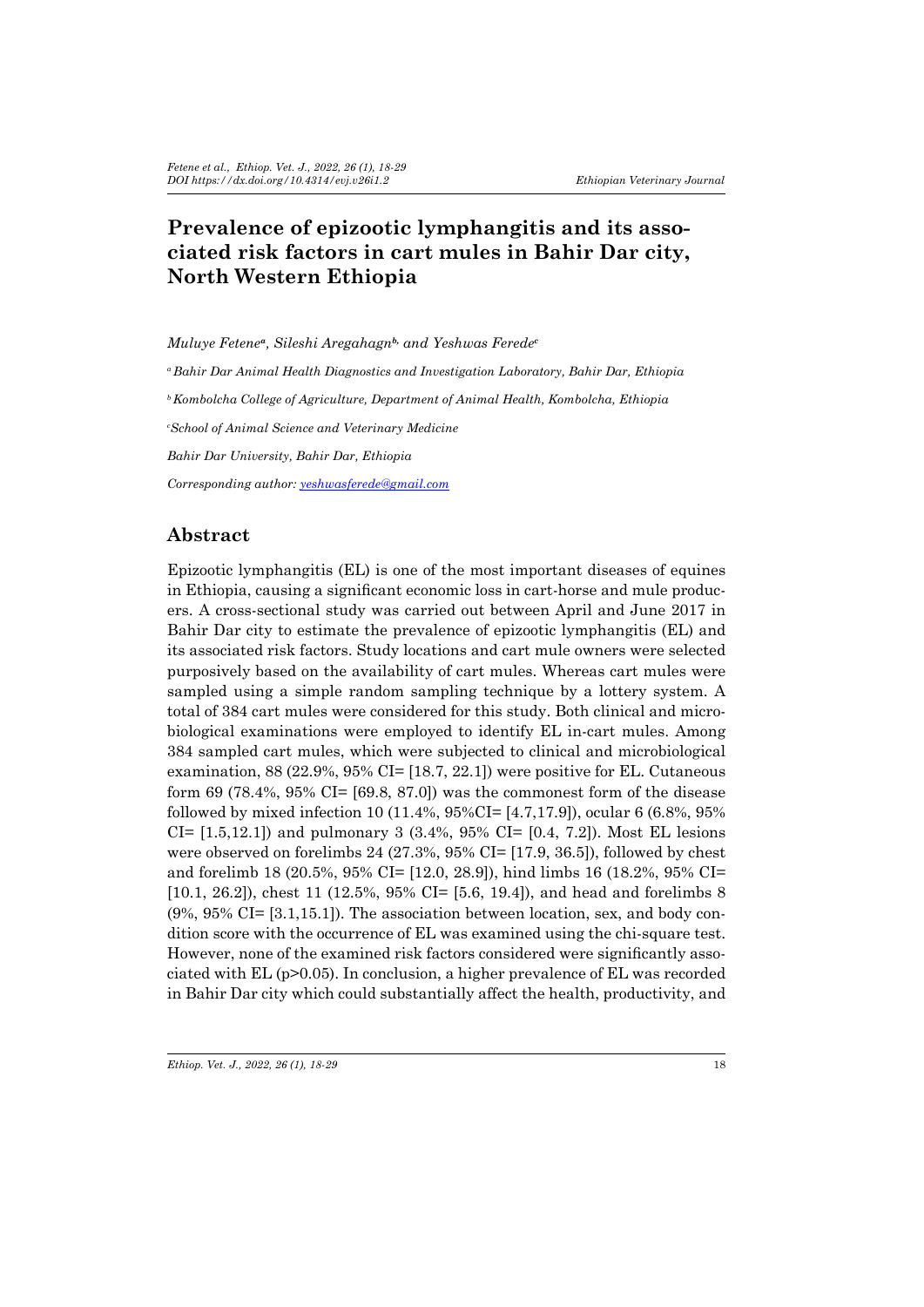performance of cart mules. Further extensive mycological and epidemiological research on EL is suggested to develop evidence-based EL control and prevention measures in cart mules.

**Keyword**s: Bahir Dar City; Epizootic Lymphangitis; Cart-Mules; Prevalence

## **Introduction**

Ethiopia has the largest equine population in Africa and stands eighth in the world with its equine population (Endebu, 2000). The country owns about 12.7 million equine populations, of which mule accounts for about 461,665 and Amhara Region shares 45.2% of the country's mule population (CSA, 2018). Generally, equines play an important role in the transport of farm products, fodder, firewood, agricultural inputs, construction, and waste materials (Wilson, 1995; Garuma *et al.*, 2007). Although, Ethiopia has a huge number of equines; the production, productivity, and performance of these animals are lower due to infectious and non-infectious diseases (Abdisa, 2017). Major reported equine health problems in Ethiopia include harness-related wounds and sores, colic, Epizootic Lymphangitis, and African horse sickness (Kebede *et al.,* 2000; Abdisa, 2017).

Epizootic Lymphangitis is a contagious, chronic disease of horses, mules, and donkeys, which is characterized clinically by a suppurative, ulcerating, and spreading pyogranulomatous, multifocal dermatitis, and lymphangitis (OIE, 2008; Enbiyale *et al.,* 2018). The disease is common in Ethiopia, especially in cart horses, affecting an average of 18.8% of horses in warm, humid areas between 1500 and 2300 meters above sea level (Ameni and Terefe, 2004; Ameni, 2006; Ameni, 2007). The disease is currently endemic in regions of sub-Saharan Africa, and historically cases were reported in North Africa, some parts of Asia, India, Pakistan, Japan, and some countries bordering the Mediterranean Sea (Al-Ani *et al.,* 1986).

The causative agent of EL is Histoplasma capsulatum variety farciminosum (HCF). It is a thermally dimorphic fungal soil saprophyte. The mycelial form is present in the soil, while the yeast form is usually found in lesions. HCF is resistant to the effects of physical and chemical agents. It may survive for up to 10 weeks in non-sterile water at 26°C (Gabal and Hennager, 1983; Soliman *et al.,* 1986; OIE, 2008).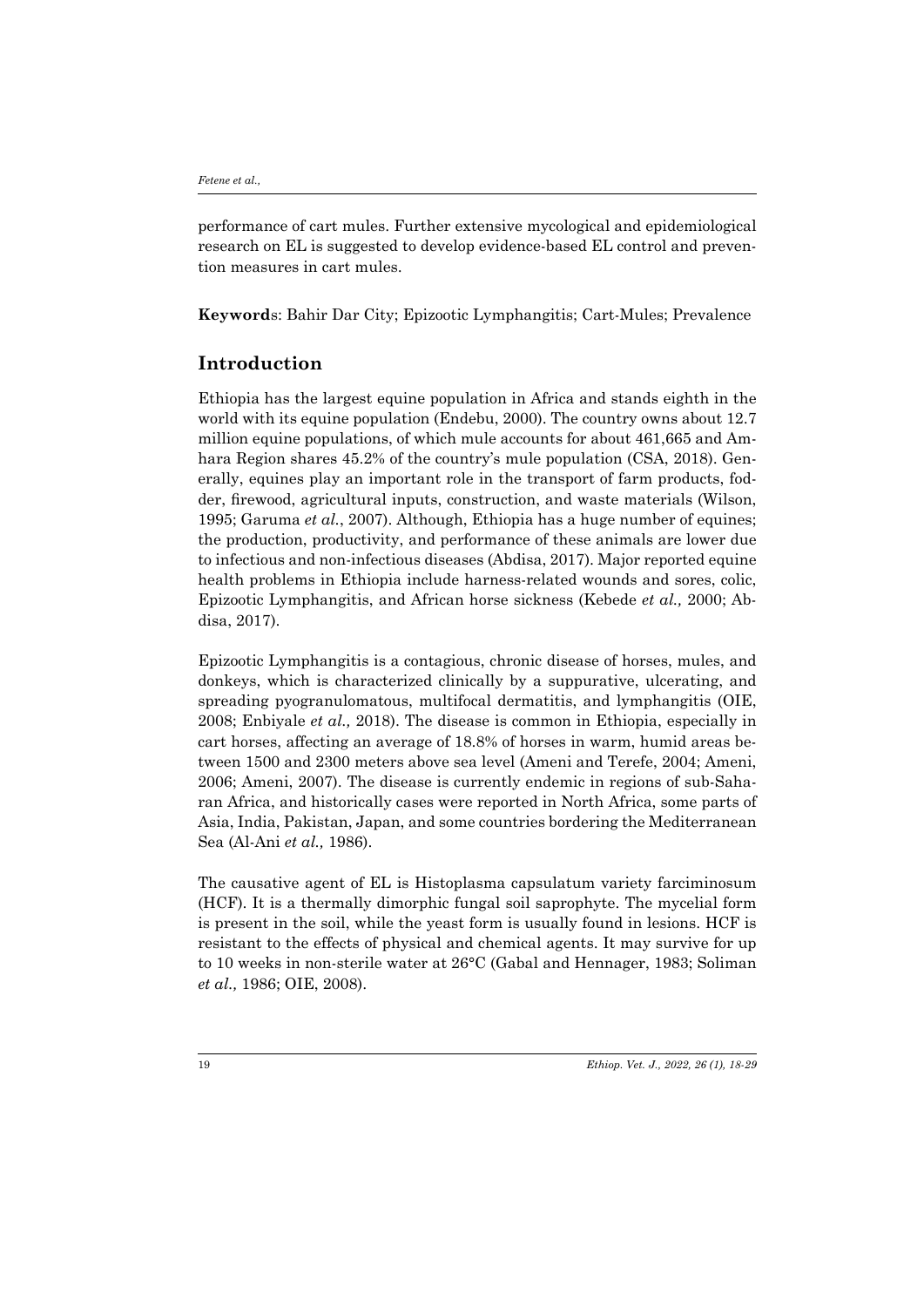EL has three forms: the cutaneous, the ocular, and the pulmonary depending on the route of entry (Radostits *et al.,* 1994; Ameni, 2007). The incubation period of the disease is from 3 weeks to 12 months. It causes considerable debility but low mortality (10% to 15%) (Jubb *et al.,* 2006). The mode of transmission is by direct or indirect contact of HCF with traumatized skin, by biting flies, by ticks, or by inhalation of HCF (Ameni and Terefe, 2004). The infection rate of EL varies with the geographic area and the age of the animal. Horses under six years of age are more susceptible (Al-ani, 1999).

Even though mules are resistant to EL theoretically (Al-Ani and Ali-Delaimi, 1986), except few studies (Ameni and Terefe, 2004) there is a paucity of information on the prevalence of EL in Ethiopia particularly in mules in Bahir Dar city, where mule cart transport is widely used. With the above background, this study was conducted in Bahir Dar city to estimate the prevalence of EL and its associated risk factors in cart mules.

## **Materials and methods**

## **Study area description**

The study was conducted at Bahir Dar city, northwest Ethiopia, where mule cart transport is widely used. Bahir Dar city is located 578 km away from Addis Ababa along the upper Blue Nile River basin. Geographically, Bahir Dar is situated at an altitude of 1840 m above sea level, located at a latitude and longitude of  $11.36N$ ,  $37°23 \text{ E } 11.6N$ ,  $37.38°$  E, respectively. The rainy season ranges from April to July, but 80% of the rain falls between May and September with a mean annual rainfall of 1035 mm. The city experiences a lower and higher average temperature of 10°C and 30°C. Bahir Dar city constitutes nine-sub-cities, with a total of 17 administrative kebeles (Bahir Dar City Agriculture Office, 2017).

### **Study population**

Study populations were cart mules found in Bahir Dar city, kept mainly for cart pulling purposes. There were about 6678 equines in Bahir Dar and its environs, of which 2613 were mules (Bahir Dar city Agriculture Office, 2017). Of which, about 1058 cart pulling mules were registered in Bahir Dar city (Bahir Dar City Agriculture Office, 2017).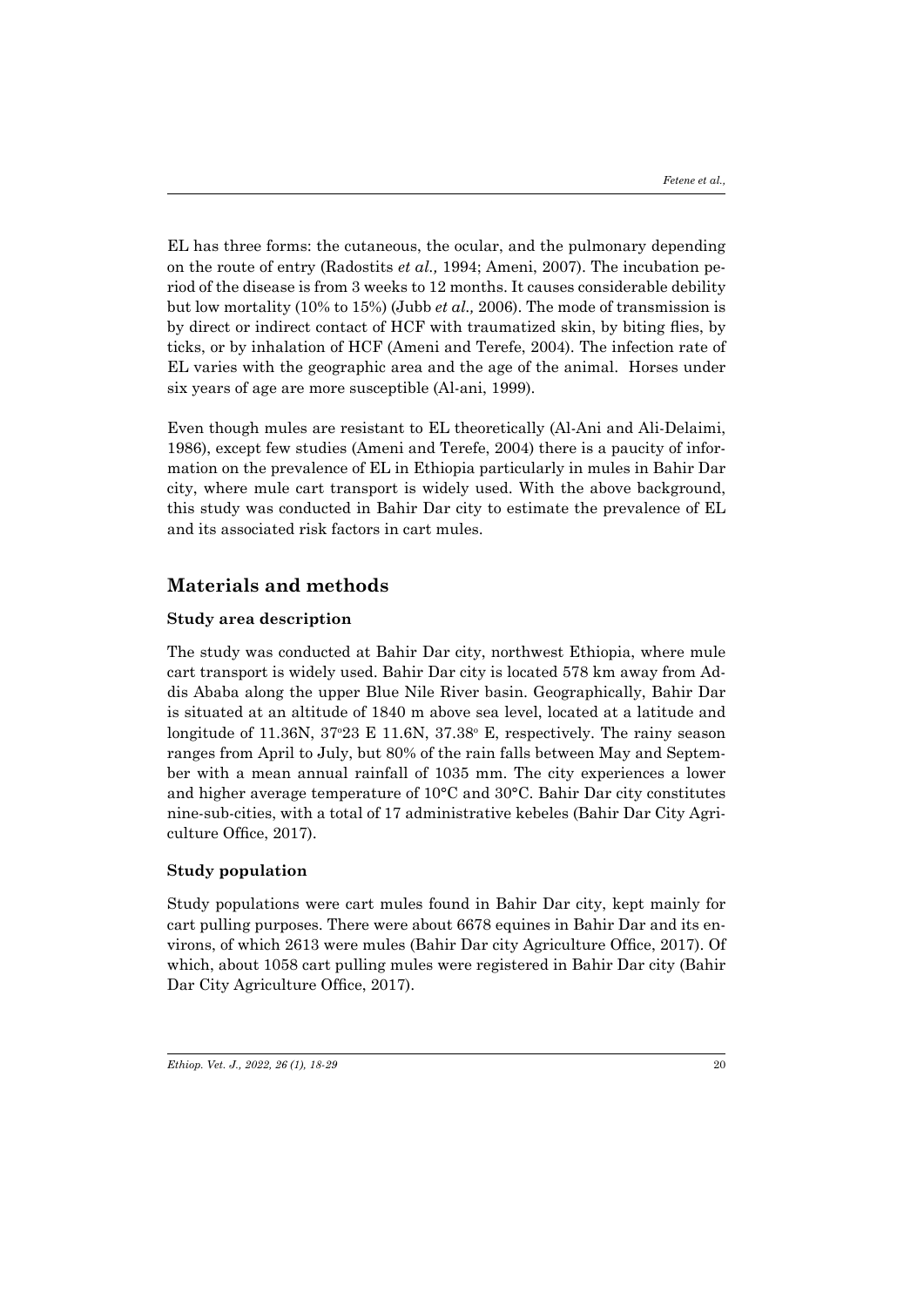### **Study design, sampling technique, and sample size estimation**

A cross-sectional study was employed to estimate the prevalence of EL in-cart mules between April and June 2017 in Bahir Dar city. Before the commencement of the study, a list of mule owners was obtained from the Bahir Dar city Agriculture Office. Among 17 administrative kebeles, three (kebele 14, Kebele 16, and Kebele 11) kebeles and owners were selected purposively based on the availability of cart mules. Cart mules were selected randomly by the lottery technique. As there was no previous report found on the prevalence of EL in Bahir Dar city during the planning of this study, 50% expected prevalence was used to estimate the required sample size. Thus, a total of 384 cart pulling mules were estimated as a minimum required sample size according to the formula described by Thrusfield (2005).

## **Methods of data collection**

### **Clinical Examination**

All sampled cart mules were clinically examined for EL by physical observation. All parts of the body including the nostrils and eyes were examined for the presence of nodules and ulcers. Emphasis was given to the lymphatic vessels, lymph nodes, and skin. Inspection and palpation were used during a clinical examination. Mules were classified as positive or negative based on clinical examination. Further confirmation was made by microscopic examinations on all suspicious/clinical cases. During clinical examination, sex, body condition score, and bodily distribution of EL lesions were recorded using a data recording sheet. The body condition score (BCS) of the mules was assessed and categorized as "poor", "medium" and "good" according to Svendsen (1997).

#### **Laboratory Examination**

Clinically positive mules were subjected to further laboratory examination. Pus samples from un-ruptured nodules were used for direct microscopy. Before the collection of samples, the nodules were washed with soap and water, shaved, and disinfected with alcohol. Fine needle aspiration (FNA) was performed using a standard syringe (5 ml) and needle (22 and 23- gauge). The smears were fixed with methanol, stained with Giemsa stain for the identification of the yeast form of HCF. The examination was made using 40 x magnifi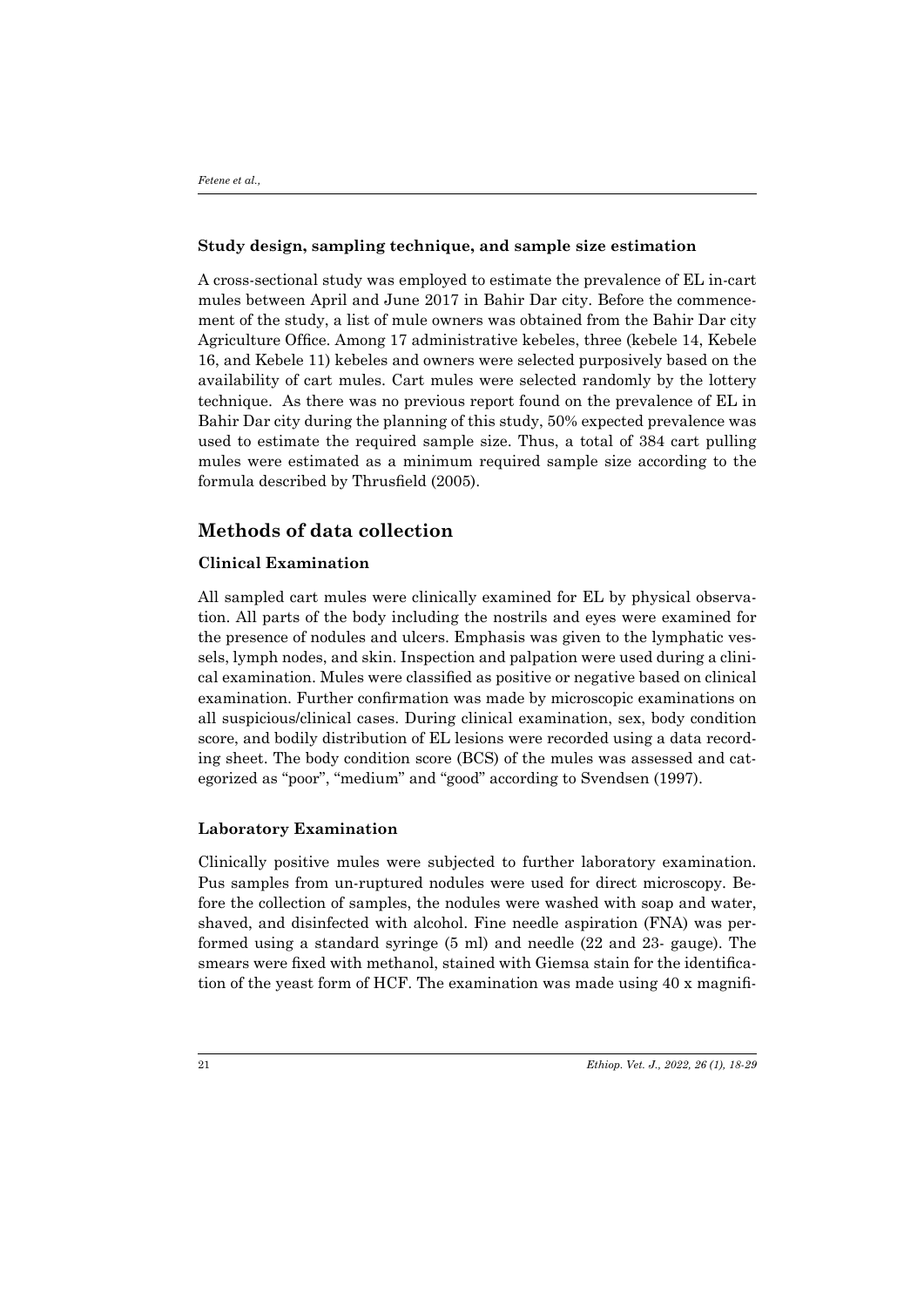cation followed by oil immersion at 100 x magnification until the fungus was demonstrated in the clinical specimens. Samples with microscopic features of typical yeast-like, double-contoured oval or ovoid cells measuring 2.5-3.5 μm by 3-4 μm (Al-Ani et al., 1998; AL-Ani, 1999; Quinn et al., 2002), were considered as positive. The laboratory work was conducted at the Bahir Dar Animal Health Diagnostic Investigation Center.

#### **Data management and analysis**

The data were checked, coded, and entered into Microsoft excel version 2016 and then the raw data was exported to STATA version 14.1 for analysis. Descriptive statistics were employed to estimate the prevalence of EL in cart pulling mules. Prevalence was defined as the proportion of the number of cartmules positive for EL to the total number of cart mules selected in the study area. Chi-square  $(\chi^2)$  test was used to measure the association between the prevalence of Epizootic Lymphangitis with sampling location, sex, and body condition of the animal. Statistical significance was set at *p*<0.05. In addition, a 95% confidence interval (CI) was used for evaluating statistical significance.

## **Results**

## **Prevalence of EL**

Of 384 sampled cart-mules in Bahir Dar city, 88 mules were positive for EL (Table 1), with an overall prevalence of 22.92% [95% CI=18.7, 22.12). All clinically identified cart mules were positive for EL using the microscopic examination. Relatively highest prevalence (29.8%, 95% CI= 20.5, 39.0).) of EL was recorded in Kebele-16 (Table 1).

### **Table 1. Prevalence of EL in Bahir Dar city across sampling locations**

| Sampling<br>Location | Number of cart mules<br>sampled | Result   |          |                          |
|----------------------|---------------------------------|----------|----------|--------------------------|
|                      |                                 | Positive | Negative | Prevalence (%) [ 95% CI] |
| Kebele-16            | 94                              | 28       | 66       | $29.8$ [20.5, 39.0]      |
| Kebele 14            | 141                             | 31       | 110      | 21.9 [15.1, 28.8]        |
| Kebele-11            | 149                             | 29       | 120      | 19.4 [13.1, 25.8]        |
| Total                | 384                             | 88       | 296      | 22.9 [18.7, 22.1]        |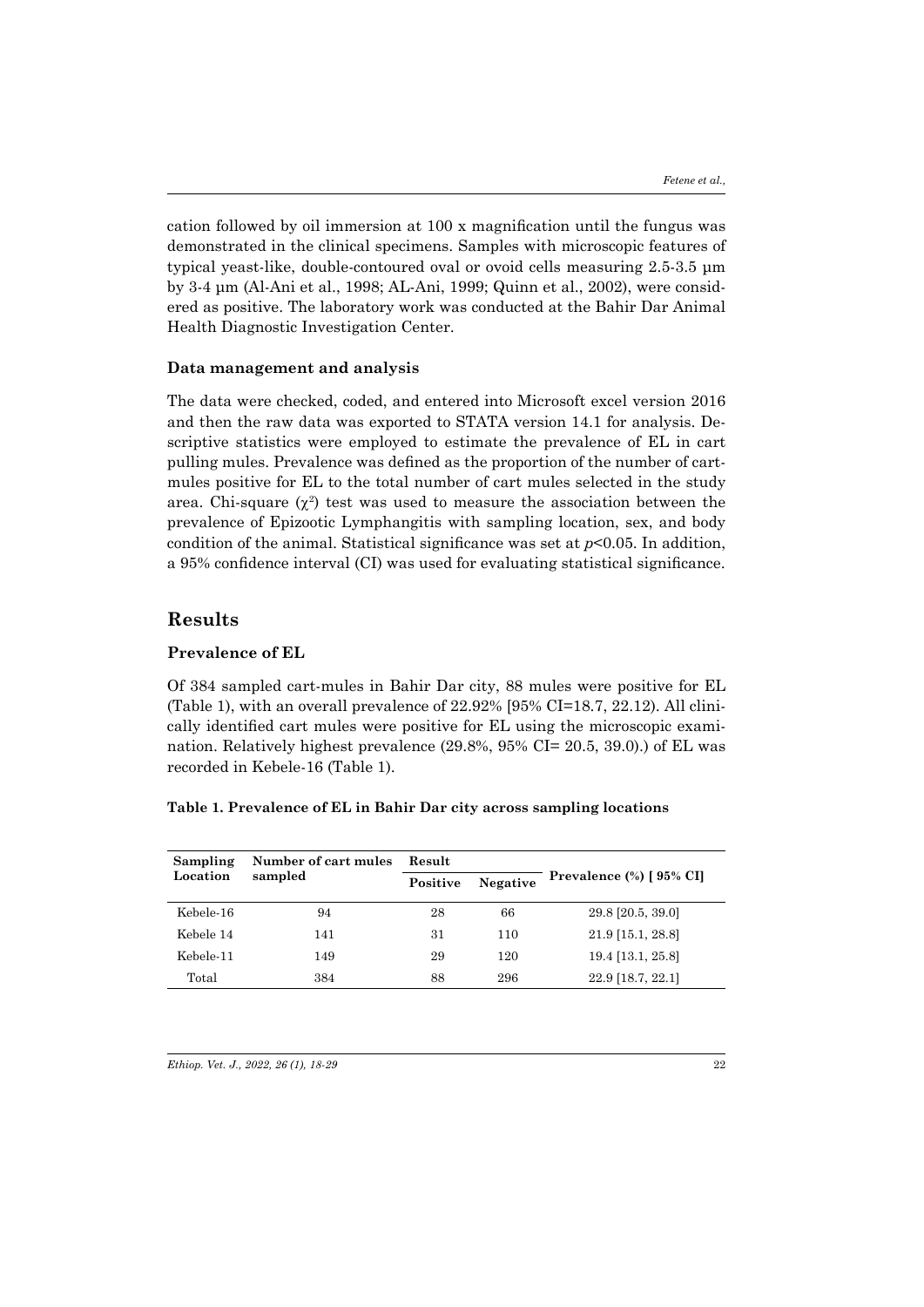#### **3.2. Forms of the disease**

All clinically positive samples were positive for EL. The cutaneous form of the disease was most frequently encountered accounting for 78.4% [95%CI=69.8, 87.0] followed by mixed infection (11.4%, 95% CI= 4.7,17.9) (Table 2).

### **Table 2. Forms of EL observed during the study period in Bahir Dar city**

| Form of EL      | Number of cases<br>observed | Prevalence (%) [ 95% CI] |
|-----------------|-----------------------------|--------------------------|
| Cutaneous       | 69                          | 78.4 [69.8, 87.0]        |
| Mixed infection | 10                          | 11.4 [4.7,17.9]          |
| Ocular          | 6                           | $6.8$ [1.5, 12.1]        |
| Pulmonary       | 3                           | $3.4$ [0.4, 7.2]         |
| Total           | 88                          | 100                      |

Prevalence of EL=number of cases observed divided by the total number of cases recorded

## **3.3. Distribution and characteristics of lesions**

From the clinical manifestation of EL, almost all of the cases encountered had one or more nodular lesions on different body parts including the fore and hind limb, scrotal, chest, and head regions. The forelimbs (27.3%, 95% CI=17.9, 36.5) were the most frequently affected body parts by nodular lesion followed by chest and forelimb (20.5%, 95% CI=12.0, 28.9) and hind limbs (18.2%, 95% CI= 10.1, 26.2) (Table 3).

### **Table 3. Distribution of EL nodular lesion on different body parts**

| Body parts affected | Number of cases observed | Prevalence (%) [ 95% CI] |  |
|---------------------|--------------------------|--------------------------|--|
| Forelimb            | 24                       | $27.3$ [17.9, 36.5]      |  |
| Chest and forelimb  | 18                       | 20.5 [12.0, 28.9]        |  |
| Hind limb           | 16                       | 18.2 [10.1, 26.2]        |  |
| Chest               | 11                       | $12.5$ [5.6, 19.4]       |  |
| Head and forelimb   | 8                        | 9[3.1, 15.1]             |  |
| Scrotal             | 6                        | $6.8$ [0.2.12.1]         |  |
| Head                | 5                        | $5.7$ [0.8.10.5]         |  |
| Total               | 88                       | 100%                     |  |

Prevalence of EL=number of cases observed divided by the total number of cases recorded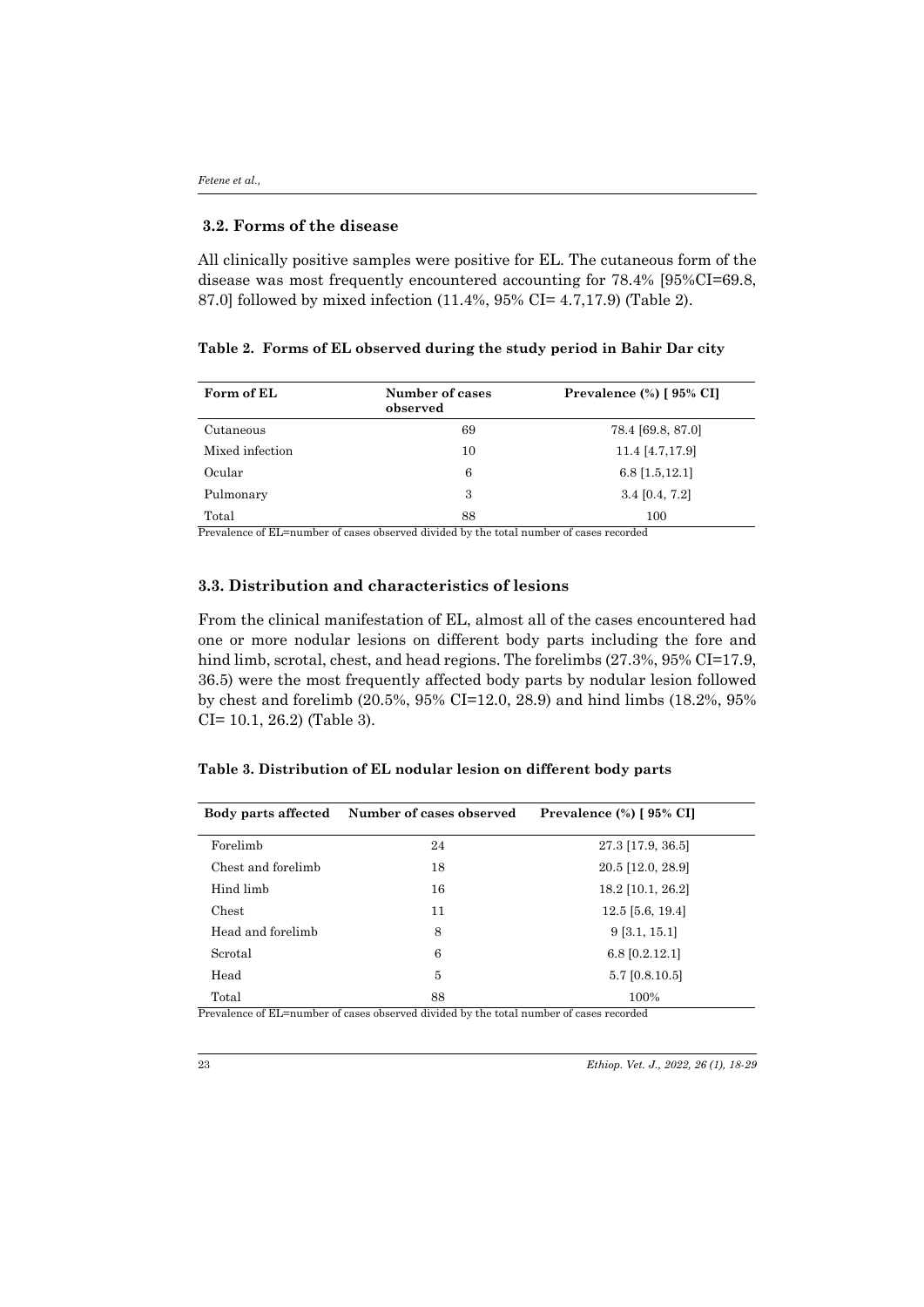#### **3.4. Risk factors of EL**

Sampling location, sex, and body condition were considered during analysis (Tale 4). However, none of the examined risk factors were found significantly associated with EL in-cart mules (p>0.05).

| <b>Risk factor</b>    | Examined | Positive | Prevalence $(\%)$ [ $95\%$ CI] | Sig. |
|-----------------------|----------|----------|--------------------------------|------|
| Location              |          |          |                                | Ns   |
| Kebele -16            | 94       | 28       | 29.8[20.5, 39.0]               |      |
| Kebele 14             | 141      | 31       | 21.8[15.1, 28.8]               |      |
| Kebele -11            | 149      | 29       | 19.4 [13.1, 25.8]              |      |
| Total                 | 384      | 88       | 22.9[18.7, 22.1]               |      |
| Sex                   |          |          |                                | Ns   |
| Male                  | 143      | 32       | 22.3[15.4, 29.2]               |      |
| Female                | 241      | 56       | 23.2 [17.9, 28.5]              |      |
| Total                 | 384      | 88       | 22.9[18.7, 22.1]               |      |
| <b>Body condition</b> |          |          |                                | Ns   |
| Good                  | 39       | 9        | 23.1[0.9, 36.3]                |      |
| Medium                | 253      | 58       | 22.9[17.7, 28.1]               |      |
| Poor                  | 92       | 21       | 22.8 [14.1, 31.4]              |      |
| Total                 | 384      | 88       | 22.9 [18.7, 22.1]              |      |

**Table 4. Prevalence of EL across location, sex, and body condition of the mule in Bahir Dar city using Chi-square (**χ**2) test**

 $\overline{\text{Sig}}$ .=Significant level, Ns = not significant (P>0.05)

## **Discussion**

The overall prevalence (22.9%) of EL in cart-mules in Bahir Dar city reported in the present study was found relatively lower as compared to the previous studies conducted by Dressie *et al.* (2017) and Meselu *et al.* (2018), who reported 33.7% and 32.8% prevalence of EL in-cart mules in Bahir Dar city, respectively. The discrepancy among the current and previous studies in the same study area might be attributed to variations in sampling season, sample size and sampling locations. Nevertheless, the present finding was found consistent with the reports of Ameni and Terefe (2004), who reported 21% prevalence of EL in cart-pulling mules in Bako and Ejaji towns of Western Ethiopia. Besides, the present finding was also found comparable with the previous reports in cart horses (Ameni and Seyoum, 2002; Ameni, 2006; Asfaw *et al.,*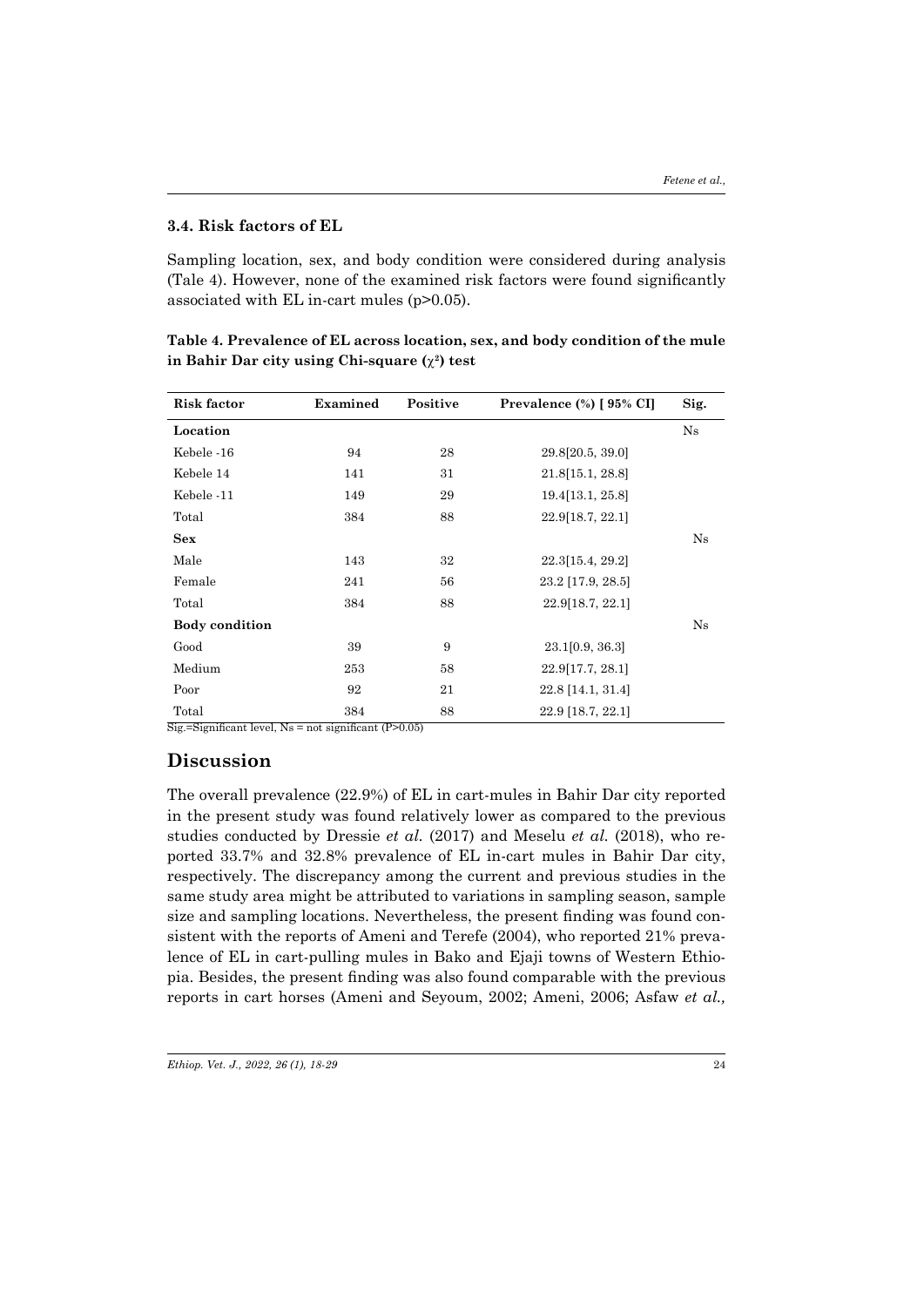2012) from different parts of Ethiopia. The current and previous studies on EL in cart-mules in Ethiopia suggested that cart-mules are susceptible to EL which is contradictory to earlier reports (Al-Ani and Ali-Declaim, 1986), which assumed that mules are resistant to EL. This suggests that EL is becoming a very important disease of cart pulling mules that needs due attention (Meselu *et al.,* 2018).

The comparable prevalence of EL in cart pulling mules as to cart horses, in the present study area, might be attributed to the level of humidity and fly abundance in Bahir Dar city. Humidity and fly burden can favor the survival of the environmental form of the HCF and facilitate the transmission of the disease (Gabal *et al*., 1983; Gabal and Hennager*,* 1983). The humidity in Bahir Dar is relatively higher because the presence of rivers and lakes in the city could favor the survival of HCF and the breeding of flies. According to Gilbert (1998), warm and moist environmental conditions allow HCF to persist for many months in the soil.

In the present study, the characteristic lesions of EL were observed more frequently on the chest and forelimbs following the lymphatic lines, and less frequently on the scrotal, and head. The distribution and clinical presentation of EL lesions observed in cart mules in the present study were consistent with those reported by previous studies in horses and mules (Ameni, 2006; Asfaw *et al.,* 2012; Meselu *et al.,* 2018) as the aforementioned body parts are affected because of their frequent exposure to wound inflictions. However, this finding contradicts the findings of Ameni and Siyoum (2002), who reported a higher frequency of lesions in the axial and scrotal anatomical sites of mules in western Ethiopia.

Cutaneous was the most frequent form of EL in the present study area. This finding was also found consistent with other previous reports (Ajello, 1968; Gabal *et al*., 1983; Salim *et al*., 1985; Sewell and Brocklebsy, 1990; Al-Ani, 1999; Ameni and Fasika, 2002). The cutaneous form is most common, causing chronic, suppurative, ulcerating pyogranulomatous dermatitis and lymphangitis (Abdisa, 2017) as the causative fungus can easily access the cutaneous part of the body through wounds. None of the potential risk factors considered (location, sex, and body condition score) were significantly associated with EL. A consistent finding by Meselu *et al.,* (2018) was reported in cart mules in Ba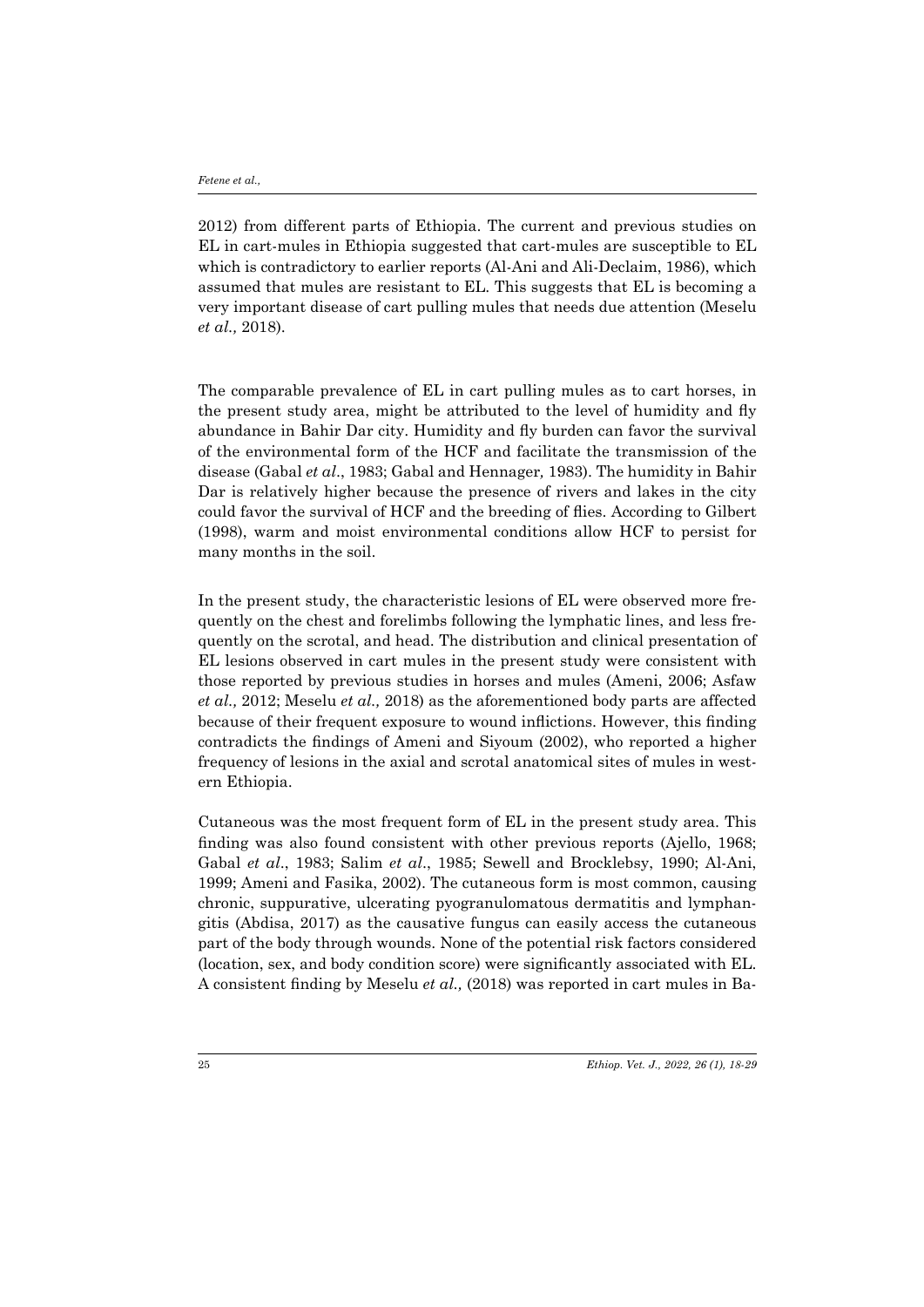hir Dar city. However, the limited variables (presumed risk factors) and lack of geographical disparity among study locations could result in such insignificant associations.

## **Conclusions**

The present study revealed that nearly a quarter of examined cart pulling mules in Bahir Dar city were affected by Epizootic Lymphangitis (EL). Such high prevalence could have a substantial impact on the health, productivity, and performance of cart mules in the study area. Thus, control of EL is warranted and can be achieved through proper harnessing and strict hygienic practices along with timely treatment of early cases and culling of the chronic ones. Further extensive mycological and epidemiological research on the nature, dynamics, and risk factors of EL is suggested to develop evidence-based EL control and prevention measures in cart mules.

### **References**

- Abdisa, T., 2017. Review on equine epizootic lymphangitis and its impact in Ethiopia. *J. Vet. Med. Res.,* 4(5), 1087.
- Ajello, L., 1968. Comparative morphology and immunology of members of the genus *Histoplasma*. *Mykosen.*, 11(7), 507–514.
- Al-Ani, F.K., Ali-Delaimi, A.K., 1986. Epizootic lymphangitis. *Pakistan Vet. J.,* 6, 96– 100.
- Al-Ani, K.T., 1999. Epizootic lymphangitis in horses: A review of the literature. *Rev. Sci. Tech.,* 18 (3), 691–699.
- Ameni, G, Siyoum, F., 2002. Study on histoplasmosis (epizootic lymphangitis) in carthorses in Ethiopia. *J Vet Sci*., 3(2), 135-140.
- Ameni, G., 2006. Epidemiology of equine histoplasmosis (Epizootic lymphangitis) in cart horses in Ethiopia. *Vet J.,* 172, 160-165.
- Ameni, G., 2007. Pathology and clinical manifestation of epizootic lymphangitis in cart Mules in Ethiopia. *J. Equine Sci..,* 18, 1-4.
- Ameni, G., Terefe, W., 2004. A cross-sectional study of epizootic lymphangitis in Cartmules in western Ethiopia. *Prev. Vet. Med.*, 66, 93-99.
- Asfaw, R., Pal, M. and Ameni, G., 2012. Prevalence of epizootic lymphangitis in cart horses in Southwest Shewa of Oromia Region, Ethiopia. *Int. J. Livest Res*., 2, 146- 151.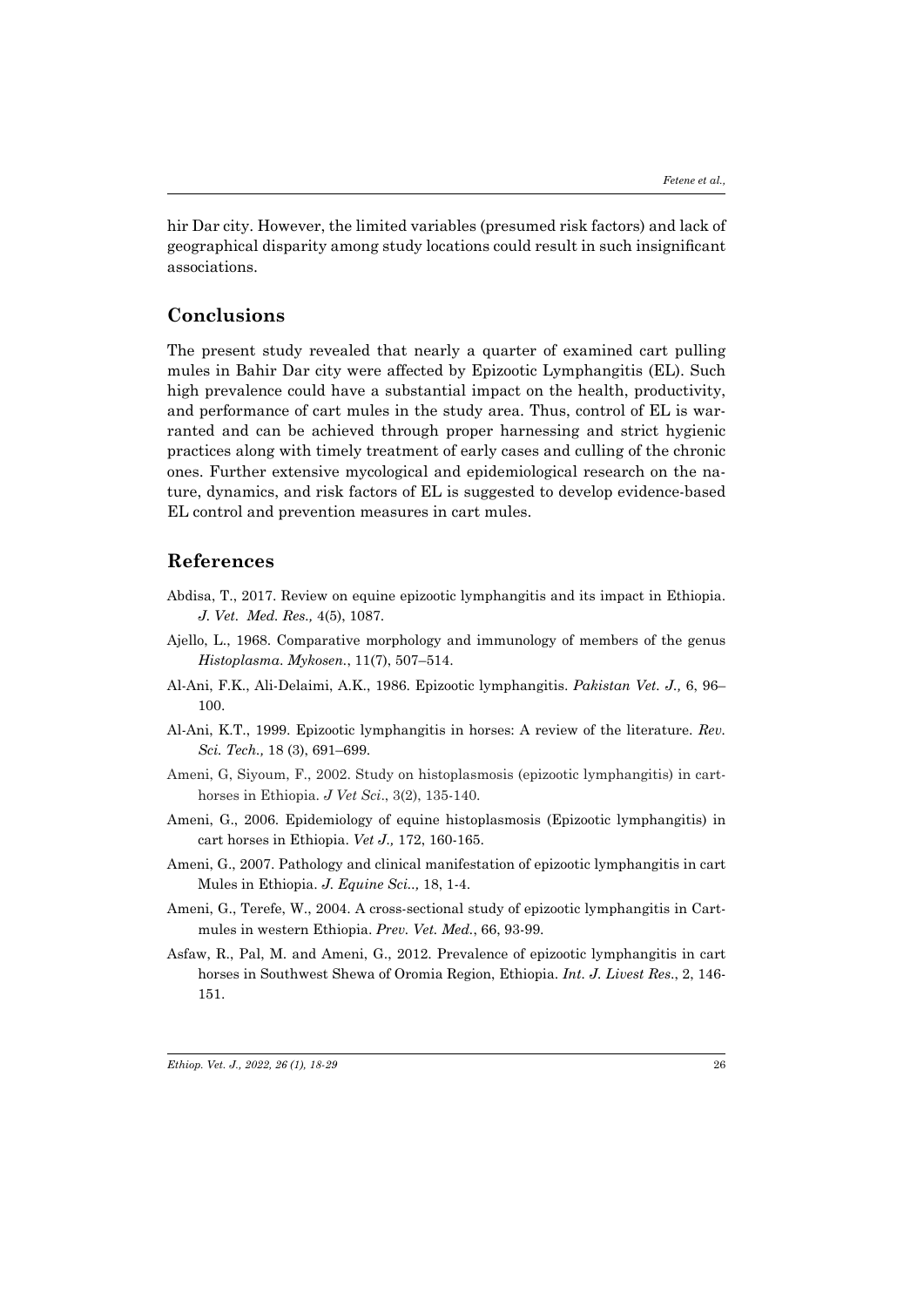- Central Statistical Agency (CSA), 2018. Agricultural Sample Survey, Livestock and Livestock Characteristics, Federal Democratic Republic of Ethiopia.
- Dressie, D., Temesgen,W., and Yenew, M., 2017. Study on welfare assessment of cart pulling mule in Bahir Dar town, Northwest Ethiopia. Report and Opinion, 9(7) http://www.sciencepub.net/report
- Enbiyale, G., Debalike, D., Negash, A., Gebreslassie, L. and Sahle, H., 2018. Litrature Review on Epizootic Lympangentis of Equine. *Glob. Vet.,* 20, 73-80.
- Endebu, B., 2000. Comparative studies on the occurrence and distribution of epizootic lymphangitis and ulcerative lymphangitis in Ethiopia. *Int. J. Appl. Res. Vet. Med.,*  14, 170-174.
- Gabal, M. and Hennager, S., 1983. Study on the survival of *Histoplasma farciminosum* in the environment. *Mykosen.,* 26**,** 481-484.
- Gabal, M.A., Hassan, F.K., Said, A.A. and Karim, K.A., 1983. Study of equine histoplasmosis and characterization of *Histoplasma farciminosum*, *Sabouraudia.,* 21(2), 121–127.
- Garuma, S., Lemecha, F., Sisay, A., Jemal, E., 2007. Study on the gender distribution of ownership of animal-drawn carts and its effect on women's lives in Adami Tulu and Dugda Bora districts. In: Draught Animal News, Ed: Centre for Tropical Veterinary Medicine (CVTM), University of Edinburgh, Edinburgh, Pp. 29-34.
- Gilbert, R.O., 1998. Foreign Animal Disease. United States Animal Health Association, Richmond, VA, Pp. 201–206.
- Jubb, K., Kennedy, P., and Palmer, N., 2006. Epizootic lymphangitis. In: Pathology of Domestic Animals, Vol. 3, 5th Ed, Grant M, Wayne F. Eds. Academic Press, New York, USA, Pp. 98-102.
- Kebede, G., Yohanes, A., Degefa, T., Pearson, R., 2000. Assessment of health conditions of donkeys kept in urban and rural areas of central Ethiopia. In: D Smith, A Tesfaye, L More. Alleviating Poverty in Peri-urban Ethiopia by Improving the Health, Welfare, and Productivity of Donkeys. DFID/BHA, Debre Zeit, Ethiopia, Pp.29-35.
- Meselu, D., Abebe, R., Mekibib, B., 2018. Prevalence of epizootic lymphangitis and bodily distribution of lesions in cart-mules in Bahir Dar city, Northwest Ethiopia. *J. Vet. Sci. Technol.*, 9, 509. Doi:10.4172/2157-7579.1000509.
- OIE, 2008. Epizootic Lymphangitis. OIE manual for diagnostic techniques of livestock diseases. Office International des Epizooties (OIE), Paris, France, Pp. 852-857.
- Quinn, PJ., Carter, ME., Markey, B. and Carter, GR., 2002. Clinical Veterinary Microbiology. Mosby International, Ltd, London, Pp. 456-458.